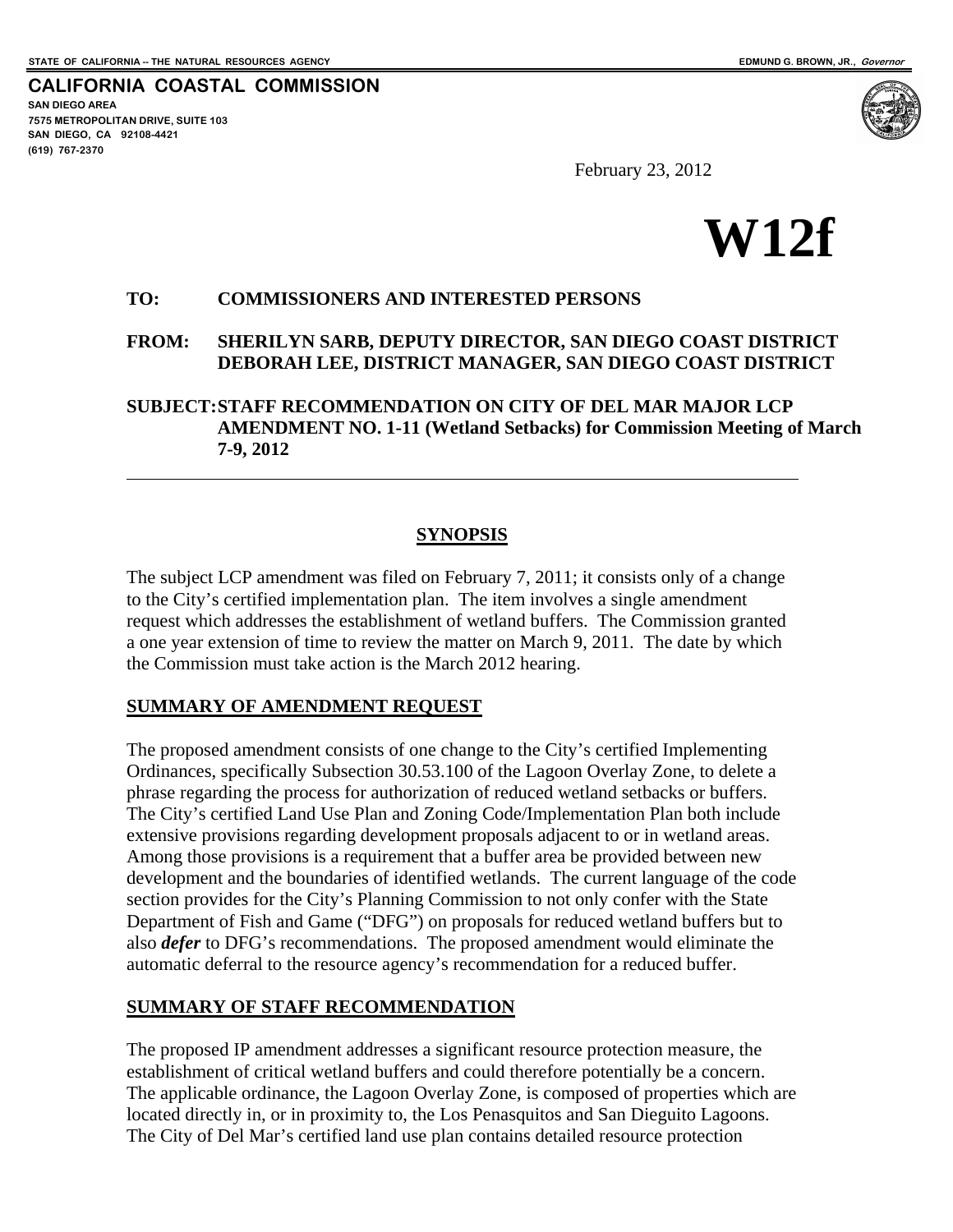standards and the certified implementation plan, as amended, will still provide adequate measures to carry out the certified land use plan. The City proposed amendment revises one element of the process in authorizing a reduced wetland setback but it is not a material change. The ordinance, as amended, would eliminate a provision which requires the City's Planning Commission to accept a reduced wetland buffer, if such a reduction is recommended by the State Department of Fish & Game. The City believes this provision is inappropriate and staff recommends the Commission concur. A coordination process between the City and the State Department of Fish and Game is retained and concurrence by DFG is also required for any wetland buffer reduction. Therefore, the Commission finds that the proposed LCP amendment may be approved as submitted.

The appropriate resolution and motion may be found on Page 4 of the staff report. The findings for approval, as submitted, of the Implementation Plan Amendment also begin on Page 4.

# **ADDITIONAL INFORMATION**

 $\overline{a}$ 

Further information on the Del Mar LCP Amendment No. 1-11 may be obtained from Deborah Lee, District Manager, at (619) 767-2370.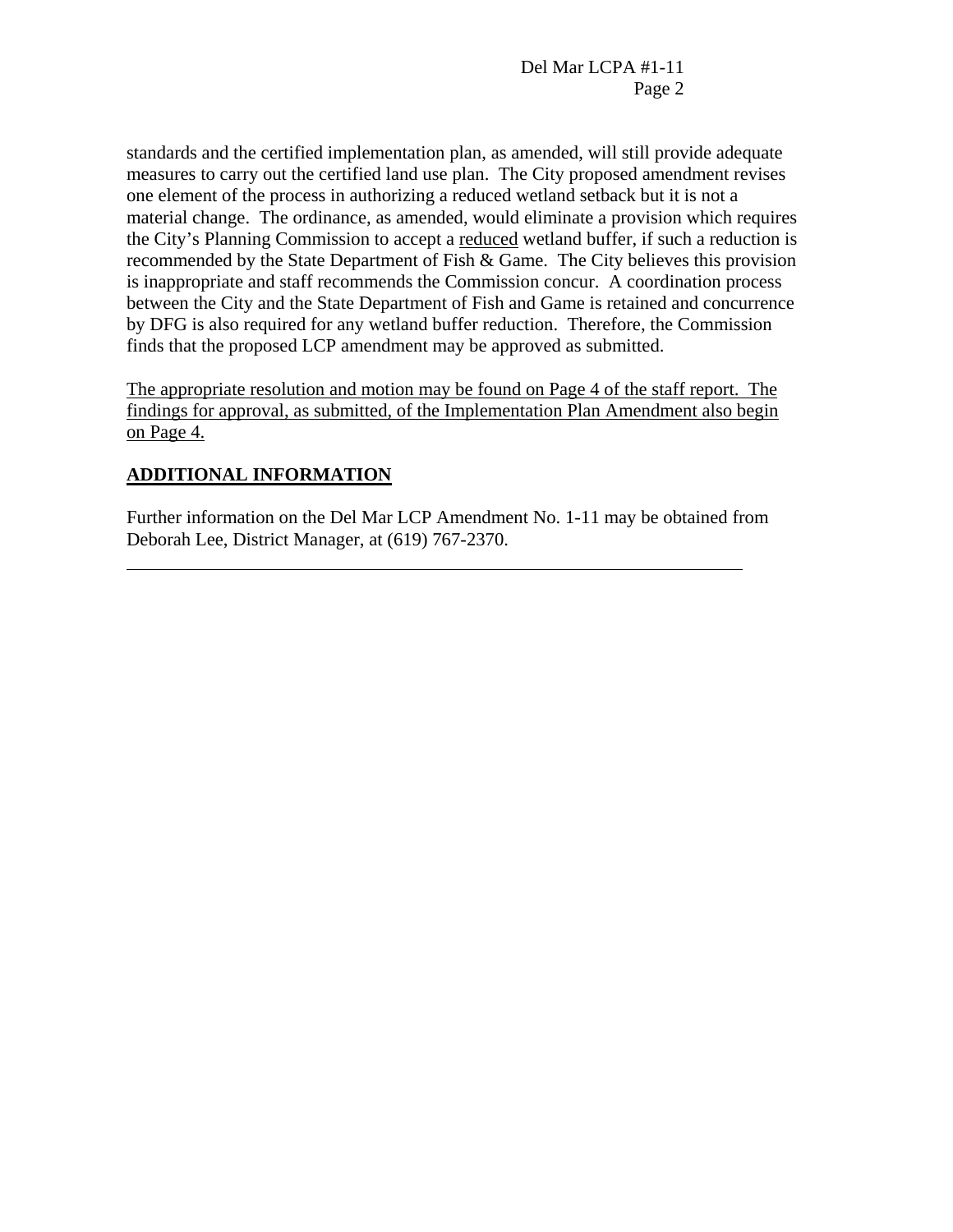## **PART I. OVERVIEW**

## **A. LCP HISTORY**

In May 1991, the City of Del Mar submitted its Land Use Plan (LUP) for Commission action. The Commission denied the LUP as submitted, but approved it with suggested modifications in September, 1991. The City did not accept the suggested modifications within six months, so the City resubmitted the same documents and the Commission again approved the LUP with suggested modifications in June, 1992. This time, the City Council did adopt the modifications within the prescribed time and the Commission effectively certified the LUP in March, 1993. The Implementation Plan was approved with suggested modifications on March 13, 2001. On September 11, 2001, the Commission concurred with the Executive Director's determination to effectively certify the City of Del Mar Local Coastal Program.

The certified LCP was first amended in 2002 to incorporate the city's MSCP Subarea Plan. A second LCP amendment, referenced as Garden del Mar, was approved with suggested modifications in March 2009 for the redesignation and rezoning of the property at the southeast corner of Camino del Mar and 10th Street. The amendment (DMR-MAJ-1-08) allowed for a mix of commercial uses at the site and the Commission wanted to ensure that a ground-floor restaurant use would be included along the Camino del Mar frontage. A third amendment, referenced Del Mar LCPA #1-09, was approved with suggested modifications in July 2010 and addressed Common, Shared and Off-site Parking Regulations.

## **B. STANDARD OF REVIEW**

Pursuant to Section 30513 of the Coastal Act, the Commission may only reject zoning ordinances or other implementing actions, as well as their amendments, on the grounds that they do not conform with, or are inadequate to carry out, the provisions of the certified land use plan. The Commission shall take action by a majority vote of the Commissioners present.

## **C. PUBLIC PARTICIPATION**

The City has held Planning Commission and City Council meetings with regard to the subject amendment request. All of those local hearings were duly noticed to the public. Notice of the subject amendment has been distributed to all known interested parties.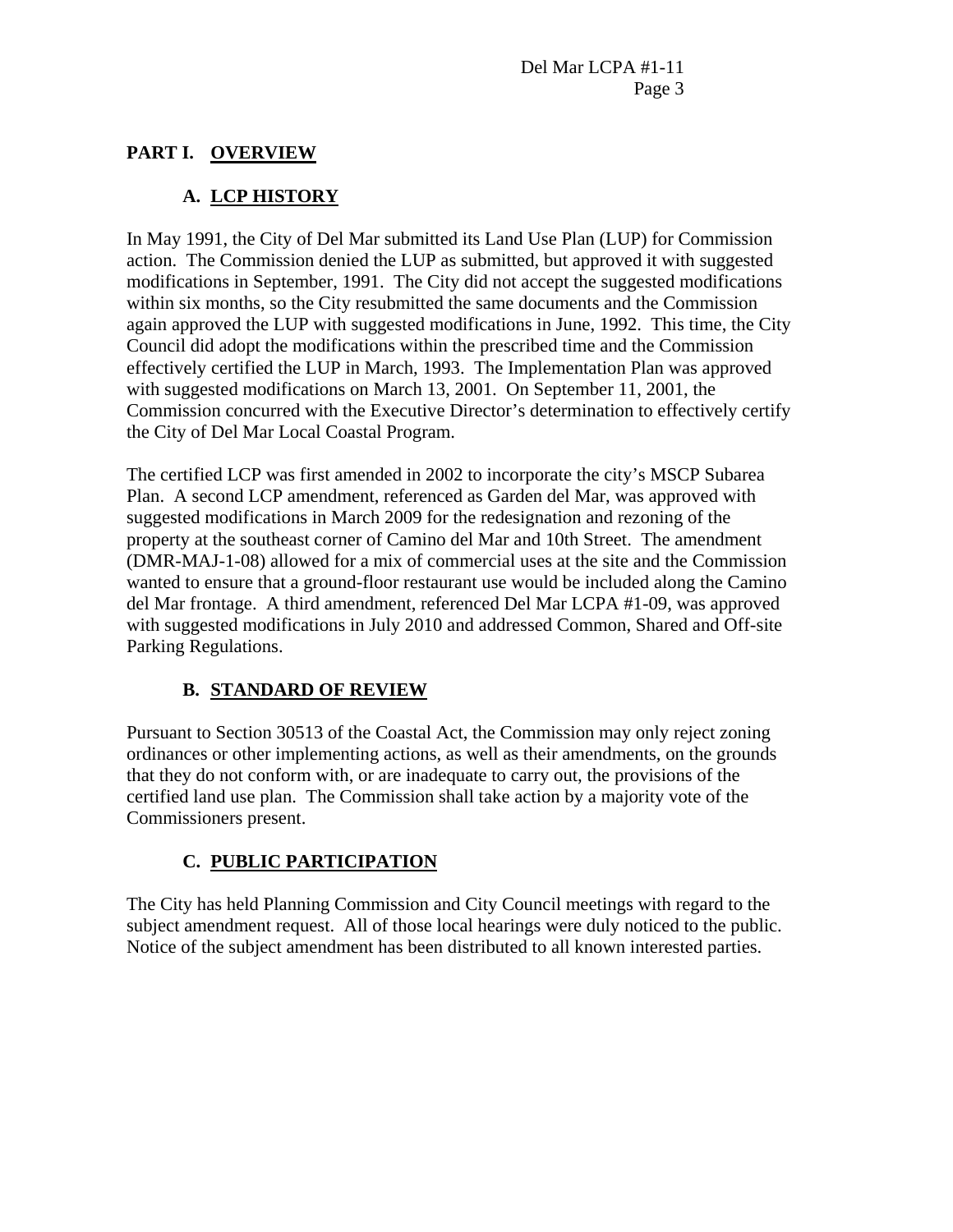## **PART II. LOCAL COASTAL PROGRAM SUBMITTAL - RESOLUTIONS**

Following a public hearing, staff recommends the Commission adopt the following resolutions and findings. The appropriate motion to introduce the resolution and a staff recommendation are provided just prior to each resolution.

### **I. MOTION:** *I move that the Commission reject the Implementation Program Amendment for the City of Del Mar LCP Amendment No. 1-11 as submitted.*

## **STAFF RECOMMENDATION OF CERTIFICATION AS SUBMITTED:**

Staff recommends a **NO** vote. Failure of this motion will result in certification of the Implementation Program Amendment as submitted and the adoption of the following resolution and findings. The motion passes only by an affirmative vote of a majority of the Commissioners present.

### **RESOLUTION TO CERTIFY IMPLEMENTATION PROGRAM AMENDMENT AS SUBMITTED:**

The Commission hereby certifies the Implementation Program Amendment for the City of Del Mar as submitted and adopts the findings set forth below on grounds that the Implementation Program Amendment conforms with, and is adequate to carry out, the provisions of the certified Land Use Plan, and certification of the Implementation Program Amendment will meet the requirements of the California Environmental Quality Act, because either 1) feasible mitigation measures and/or alternatives have been incorporated to substantially lessen any significant adverse effects of the Implementation Program Amendment on the environment, or 2) there are no further feasible alternatives or mitigation measures that would substantially lessen any significant adverse impacts on the environment that will result from certification of the Implementation Program.

### **PART III. FINDINGS FOR APPROVAL OF THE CITY OF DEL MAR IMPLEMENTATION PLAN AMENDMENT AS SUBMITTED**

## **A. AMENDMENT DESCRIPTION**

The proposed amendment consists of one change to the City's certified Implementing Ordinances, specifically Subsection 30.53.100 of the Lagoon Overlay Zone, to delete a phrase regarding the process for authorization of reduced wetland setbacks or buffers. The City's certified Land Use Plan and Zoning Code/Implementation Plan both include extensive provisions regarding development proposals adjacent to or in wetland areas. Among those provisions is a requirement that a buffer area be provided between new development and the boundaries of identified wetlands. The current language of the code section provides for the City's Planning Commission to not only confer with the State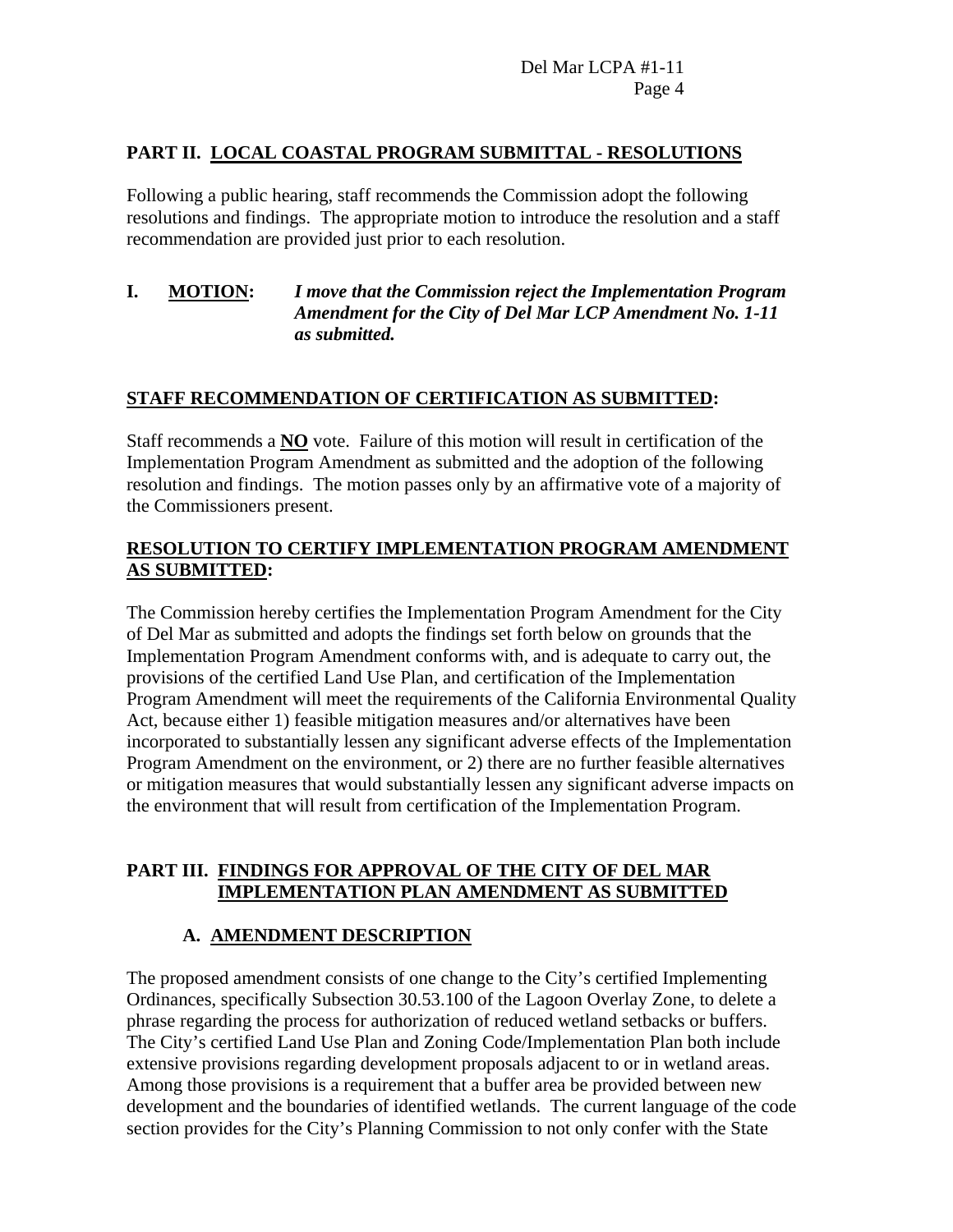Department of Fish and Game ("DFG") on proposals for reduced wetland buffers but to also *defer* to DFG's recommendations. The pertinent phrase is contained in Section 30.53.100 which addresses "Provisions of Wetland Buffers"; in sub-section B.1.b. of that provision, the certified language presently reads:

"When making a finding regarding the use of a buffer of less than 100 feet in width, the Planning Commission shall consider *and defer to* any recommendations provided by representatives of the California Department of Fish and Game." (emphasis added)

The City believes this provision for an automatic deferral to another agency is inappropriate and the proposed amendment will solely strike the three word phrase from the overlay zone. The proposed revision would still retain the consultation measure with DFG in any request for a reduced wetland buffer.

# **B. SUMMARY FINDINGS FOR APPROVAL**

The proposed IP amendment addresses a potentially significant resource protection matter, the establishment of critical wetland buffers. The applicable ordinance, the Lagoon Overlay Zone, is composed of properties which are located directly in, or in proximity to, the Los Penasquitos and San Dieguito Lagoons. The City of Del Mar's certified land use plan contains detailed resource protection standards and the certified implementation plan, as amended, will still provide adequate measures to carry out the certified land use plan. The City proposed amendment revises one element of the process in authorizing a reduced wetland setback but it is not a material change. The critical coordination process between the City and the State Department of Fish and Game is retained. Therefore, the Commission finds that the proposed LCP amendment is consistent with, and adequate to carry out, the certified land use plan.

## **C. SPECIFIC FINDINGS FOR APPROVAL**

The standard of review for LCP implementation submittals or amendments is their consistency with and ability to carry out the provisions of the certified LUP.

 1) **Purpose and Intent of the Ordinance**. The purpose of the Lagoon Overlay Zone is to protect the wetland resources of the City's lagoon areas and their sensitive upland habitats by requiring that all development activities taking place in the zone are designed and implemented in a manner that is consistent with wetland habitat protection and enhancement.

 2) **Major Provisions of the Ordinance**. The Lagoon Overlay Zone contains extensive provisions; the most significant are:

- Specific definitions, consistent with the Coastal Act, for wetlands and wetland buffers;
- Development review process;
- Permitted uses: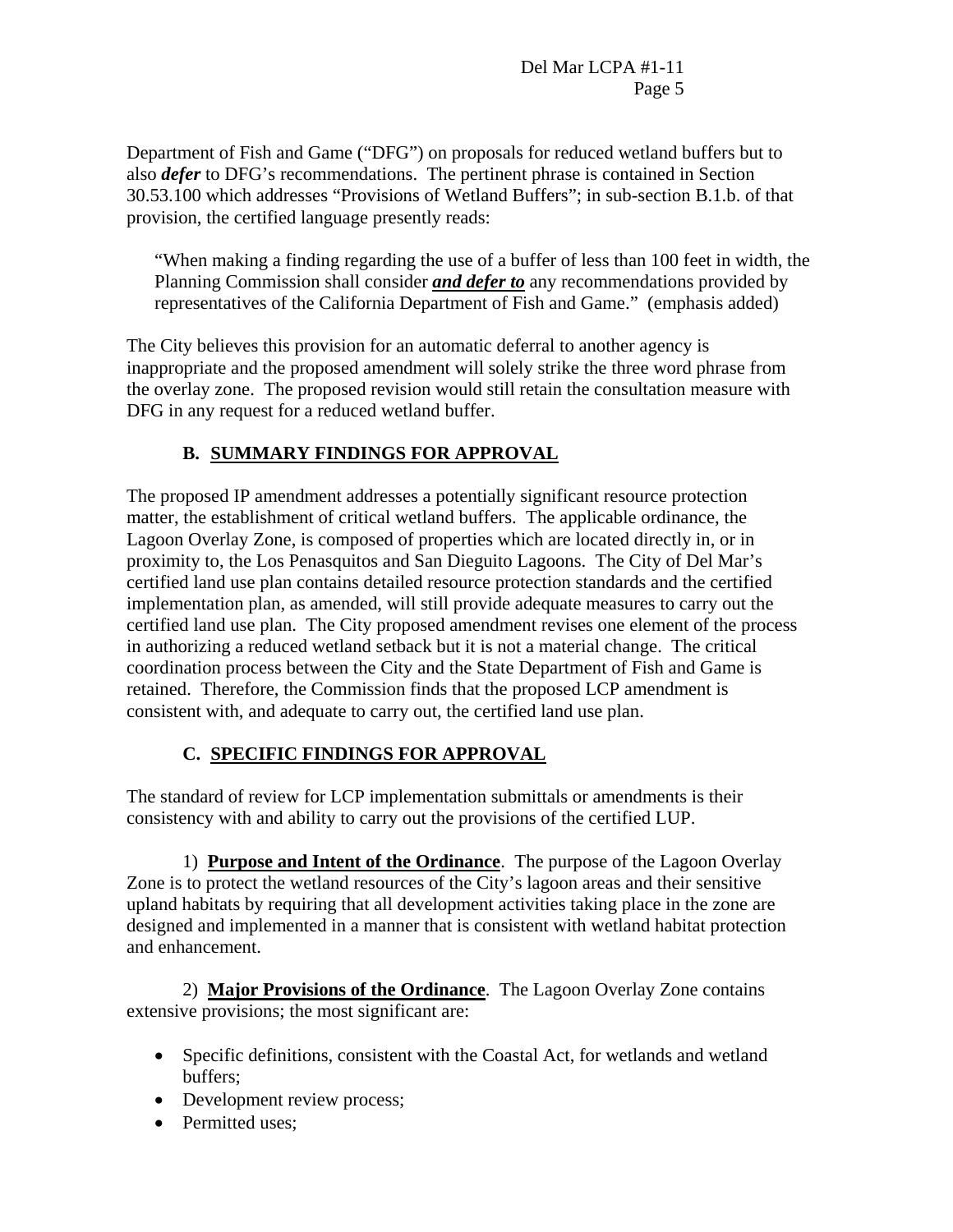- Provision of wetland buffers;
- Application of open space deed restrictions, conservation and/or open space easements to conserve the wetlands and buffer areas; and
- Grading controls, water quality BMPs and maintenance provisions.

## 3) **Adequacy of the Ordinance to Implement the Certified LUP**.

As cited above, the standard of review for the approval of any implementation plan component or amendment is conformity with, and the ability to adequately carry out, the certified land use plan. The certified City of Del Mar Land Use Plan contains extensive provisions on wetland protection, including the establishment of requisite buffers to protect such areas.

Specifically, **Section D., WETLAND PRESERVATION – GOALS AND POLICIES**, found in **Chapter VI – SENSITIVE LANDS** of the certified land use plan, states the following:

## **GOAL VI-B**:

Preserve, protect and, where feasible, enhance the wetland areas of Del Mar.

## **Policies**:

**VI-3** Ensure the protection of the wetlands of the Los Penasquitos Lagoon and San Dieguito Lagoon and their sensitive upland habitat by requiring that all development activities taking place in lagoon and uplands areas, designated on the Lagoon Overlay Zone Map (Figure VI-B), conform to the wetland preservation regulations of this chapter. In addition, the City shall implement the Bluff, Slope and Canyon Overlay Zone regulations of the Land Use Plan to protect sensitive wetland habitat from the impacts of upland development which lies outside of the Lagoon Overlay Zone but within the watershed of San Dieguito and Los Penasquitos Lagoons.

## **WETLAND PRESERVATION REGULATIONS**

 1. Definitions. For purposes of this chapter, "wetlands" and "wetland buffers" shall be defined as follows: […]

 "Wetland Buffer": Lands which provide a buffer between human development/ activity and wetland areas and which serve to protect the environmental and functional habitat values of the wetland, or lands which are integrally important in supporting the full range of the wetland and adjacent upland biological community.

 $[...]$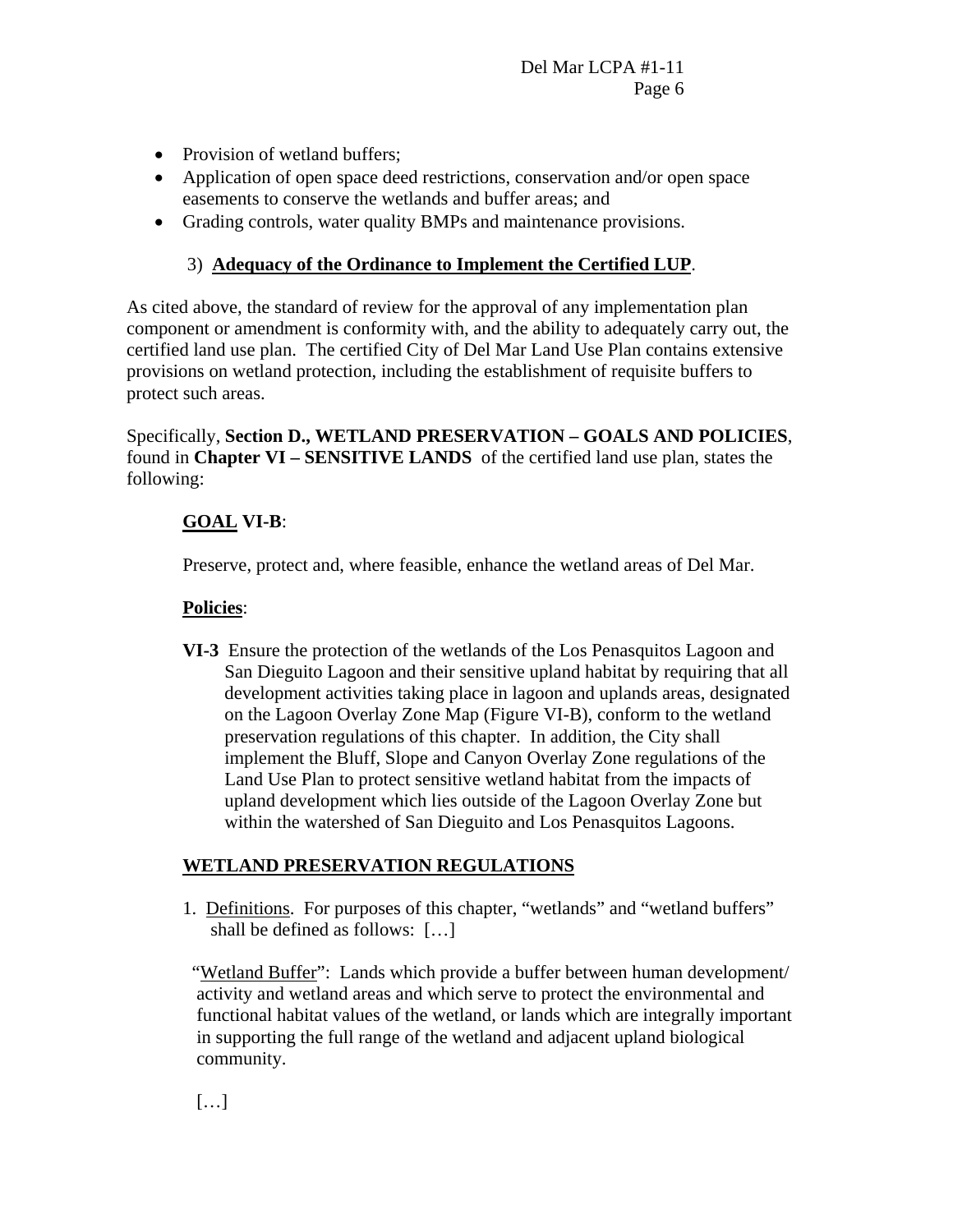### 5. Provision of Wetland Buffers.

- a. To protect wetland areas, all new construction projects which are located on property which includes or lies in proximity to wetland habitat, as shown in Figure VI-B, shall include the provision of a continuous wetland buffer. The buffer shall be 100-feet in width with permitted uses in the wetland buffer limited to those cited in Wetland Regulation #3 of this Chapter. The buffer shall be measured landward from the boundary of wetlands as delineated pursuant to the requirements of this chapter.
- b. A wetland buffer of less than 100 feet in width shall be allowed only when, due to physical constraints such as the size and dimensions of the property, such buffer of a lesser width will protect the resources of the adjacent wetlands, based on site-specific factors. Such factors shall include, but not be limited to, the type and size of the development proposed; mitigation measures provided (such as planting of vegetation or construction of fencing); elevation differentials between the proposed development and wetland boundaries; or other similar factors which will serve to contribute to the purposes of a wetland buffer area. Proposals for mitigation measures for wetland buffers less than 100 feet in width shall be referred to representatives of the California Department of Fish and Game for a recommendation. In no event shall the wetland buffer be less than 50-feet in width.

The provision of a wetland buffer of less than 100-feet in width which, pursuant to this policy, has been authorized for one aspect of a development proposal, shall not be construed as an authorization to provide a buffer of less than 100-feet in width for other aspects of such proposal which have not been specifically enumerated in the required findings set forth herein. (emphasis added)

In addition to these highlighted excerpts, the certified Wetland Preservation Regulations of the land use plan also specify the permitted uses in both wetland areas and wetland buffers, limiting such uses to aquaculture; scientific research, educational or recreational uses; wetland restoration projects; and the placement of improvements necessary to provide protection, preservation or enhancement of the adjoining wetlands. The certified land use plan further contains detailed provisions for the delineation of wetlands in applications, requiring consultation with both DFG and the U.S. Fish  $\&$  Wildlife Service in those determinations. The regulations specify that wetlands and their buffers be permanently conserved by open space deed restrictions and/or conservation easements; require the provision of drainage and erosion control measures; and mandate retention of the maximum amount of native vegetation on a site.

All of these provisions reflect the resource protection standards established in Chapter 3 of the Coastal Act and are typical of those in most certified LCPs. For the City of Del Mar, these certified land use plan policies are primarily implemented by the certified Lagoon Overlay and Bluff, Slope and Canyon Overlay Zones. The Lagoon Overlay Zone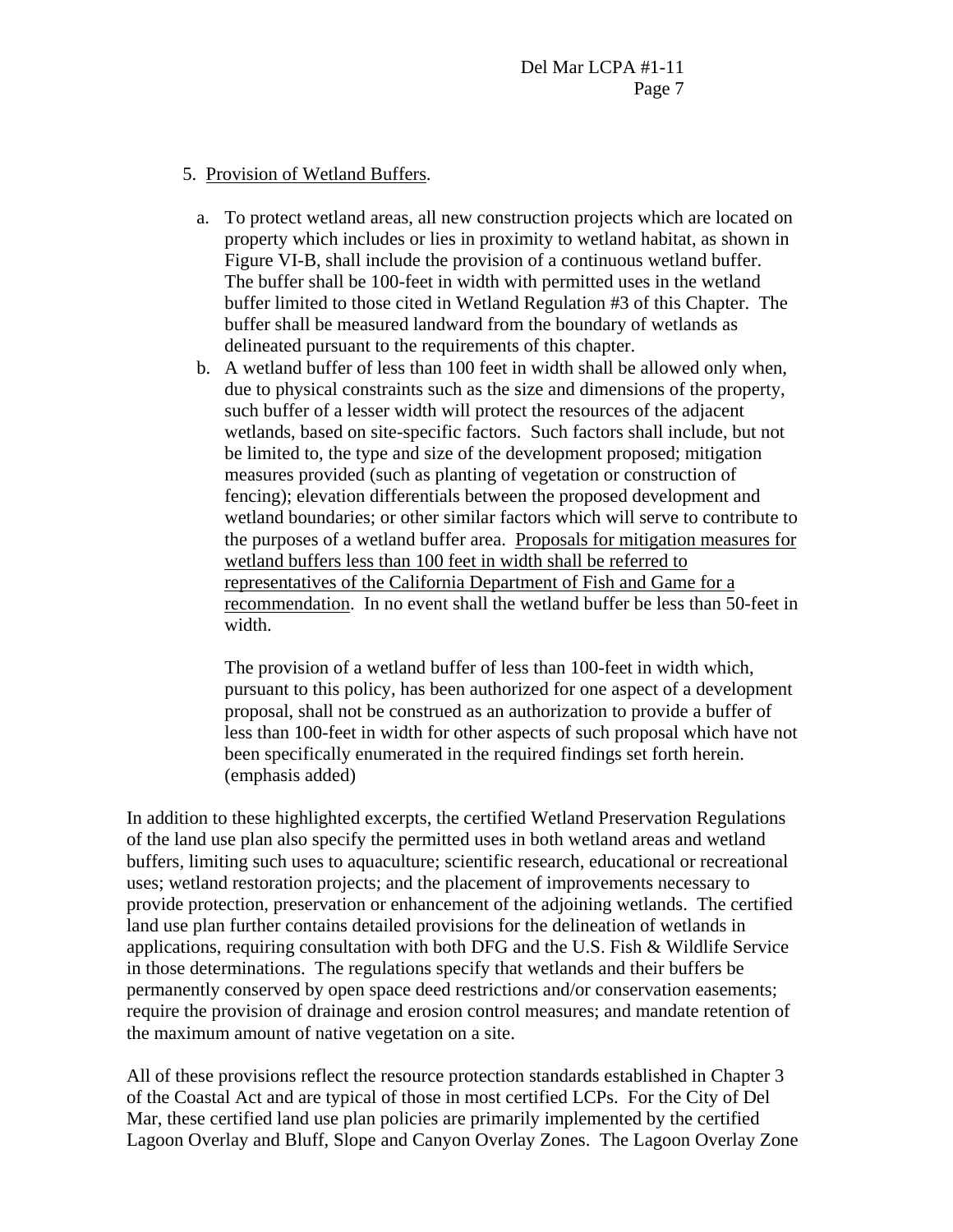is comprised in Chapter 30.53 of the City's Municipal Code and was certified as part of the City's Implementation Plan. Chapter 30.53 essentially replicates and codifies the Wetlands Preservation Regulations of the certified land use plan; it provides for the definition of wetlands, consistent with the Coastal Act, and wetland buffers and it specifies the permitted uses in both areas. The Overlay Zone establishes a development review process that requires an applicant to obtain both a conditional use permit and coastal development permit from the Planning Commission.

As part of that regulatory review, the policies of the certified implementation plan are considered and **Section 30.53.100, Provision of Wetland Buffers**, states the following:

- A. To protect wetland areas, all new development projects, which are located on property which includes or lies in proximity to wetland habitat, as defined in this Chapter, shall include the provision of a continuous wetland buffer. Unless otherwise specified herein, the wetland buffer shall be a minimum of 100 feet in width. The wetland buffer shall be measured landward from the boundary of wetlands as delineated on plans required pursuant to the application submittal requirements of this Chapter.
- B. **A wetland buffer of less than 100 feet in width shall be allowed only with the concurrence of the California Department of Fish and Game** and when the Planning Commission makes the following findings:

1. That the physical characteristics of the site, such as the size and dimensions of the property are adequate to protect the resources of the adjacent wetlands, based on site-specific factors.

- a. **When making such a finding, the Planning Commission shall, in consultation with the California Department of Fish and Game**, consider site-specific factors such as the type and size of the development proposed; the mitigation measures provided (such as planting of vegetation or construction of fencing); elevation differentials which may exist between the proposed development and wetland areas; the need for upland transitional habitat; or other similar factors which will serve to contribute to the purposes of a wetland buffer area.
- b. **When making a finding regarding the use of a buffer of less than 100 feet in width, the Planning Commission shall consider** *and defer to* **any recommendations provided by representatives of the California Department of Fish and Game**.
- C. In no event shall a wetland buffer be reduced to a width of less than 50 feet.
- D. Authorization which has been granted by the Planning Commission to provide a wetland buffer of less than 100 feet for one aspect of a development proposal, shall not be construed as an authorization to provide a buffer of less than 100 feet in width for other aspects of the proposal unless such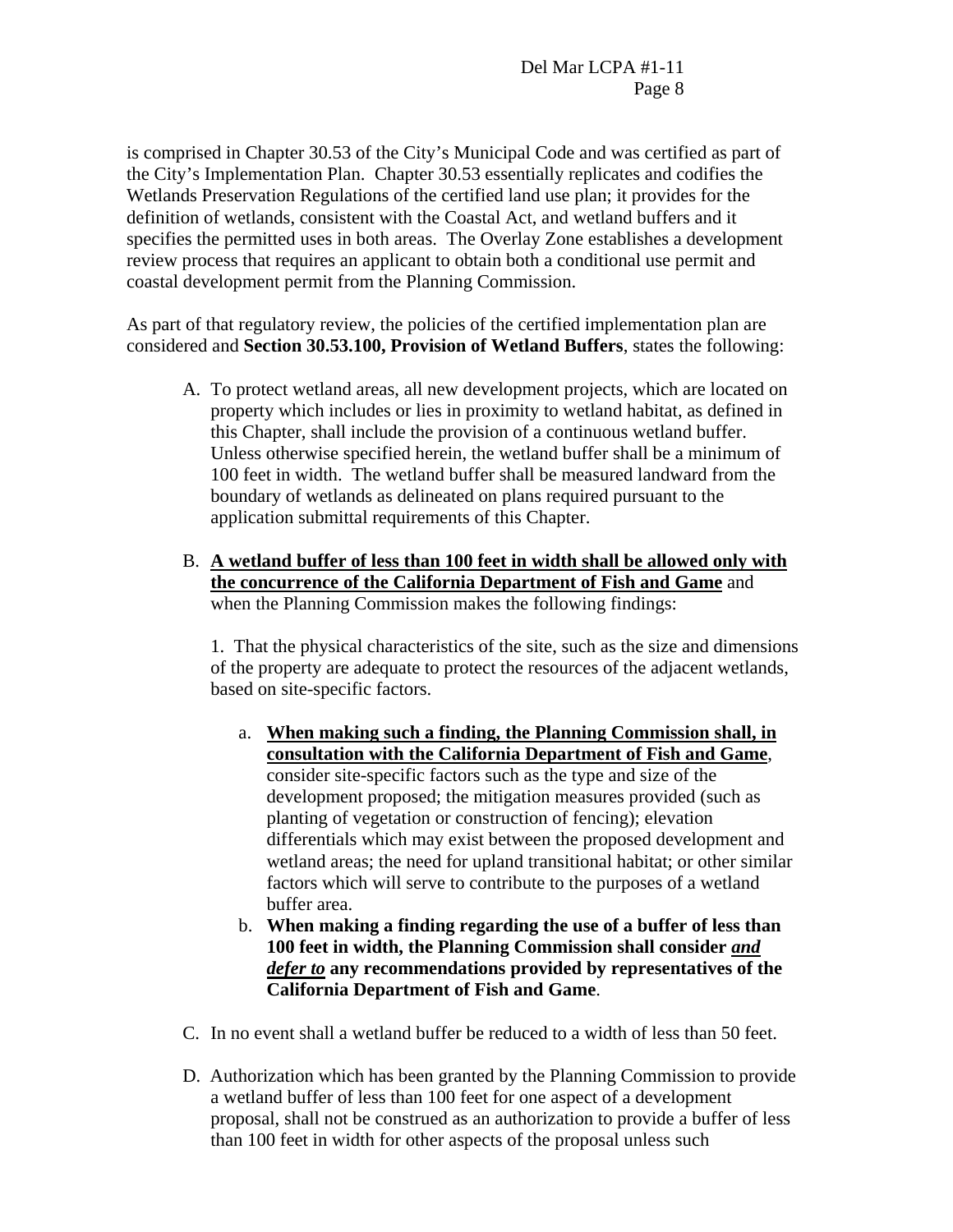authorization has been specifically enumerated in the findings required pursuant to this Section. (emphasis added)

As noted above, Section 30.53.100 of the Lagoon Overlay Zone essentially restates and codifies the Wetland Preservation Regulations of the certified land use plan. The City's proposed amendment solely seeks to eliminate the phrase "*and defer to*" in sub-section B.1.b. of the code section which would require the Planning Commission to automatically accept the recommendation of the State Department of Fish and Game for a reduced wetland buffer. The City believes this is inappropriate and, in some instances, the Planning Commission might want to implement more restrictive measures and not reduce the wetland buffer.

For most of the jurisdictions in San Diego County with certified LCPs, there is a minimum 100 foot wetland buffer specified in their respective land use plans and ordinances. In some instances, jurisdictions also make provisions for expanded buffers on a case-by-case basis. In all cases, a minimum 100 ft. wetland buffer is recommended; however, some of the certified LCPs make provision for possible reductions in the 100 ft. wetland buffer, again to consider site-specific constraints and needs. Additionally, in all the certified LCPs, the delineation of wetlands and the establishment of wetland buffers involves some coordination and/or consultation with the State Department of Fish  $\&$ Game, at a minimum.

The City's amended ordinance retains the coordination review and consultative process with DFG for all elements of its regulatory review affecting a proposed development in or adjacent to wetlands. In addition, the certified ordinance still provides in sub-section B that a wetland buffer of less than 100 feet in width may only be allowed with the concurrence of DFG and provides that, in no event, shall a wetland buffer be reduced to a width less than 50 feet. These provisions, as amended solely to eliminate a deferral for a reduced wetlands buffer based on a DFG recommendation, remain fully consistent with the certified land use plan and provide strong resource protection measures for wetlands and their buffers. The Commission therefore finds that the proposed implementation plan amendment conforms with, and is adequate to carry out, the certified land use plan and therefore may be approved as submitted.

## **PART IV. CONSISTENCY WITH THE CALIFORNIA ENVIRONMENTAL QUALITY ACT (CEQA)**

Section 21080.5 of the California Environmental Quality Act (CEQA) exempts local government from the requirement of preparing an environmental impact report (EIR) in connection with its local coastal program. The Commission's LCP review and approval program has been found by the Resources Agency to be functionally equivalent to the EIR process. Thus, under CEQA Section 21080.5, the Commission is relieved of the responsibility to prepare an EIR for each LCP.

Nevertheless, the Commission is required in an LCP submittal or, as in this case, an LCP amendment submittal, to find that the LCP, or LCP, as amended, does conform with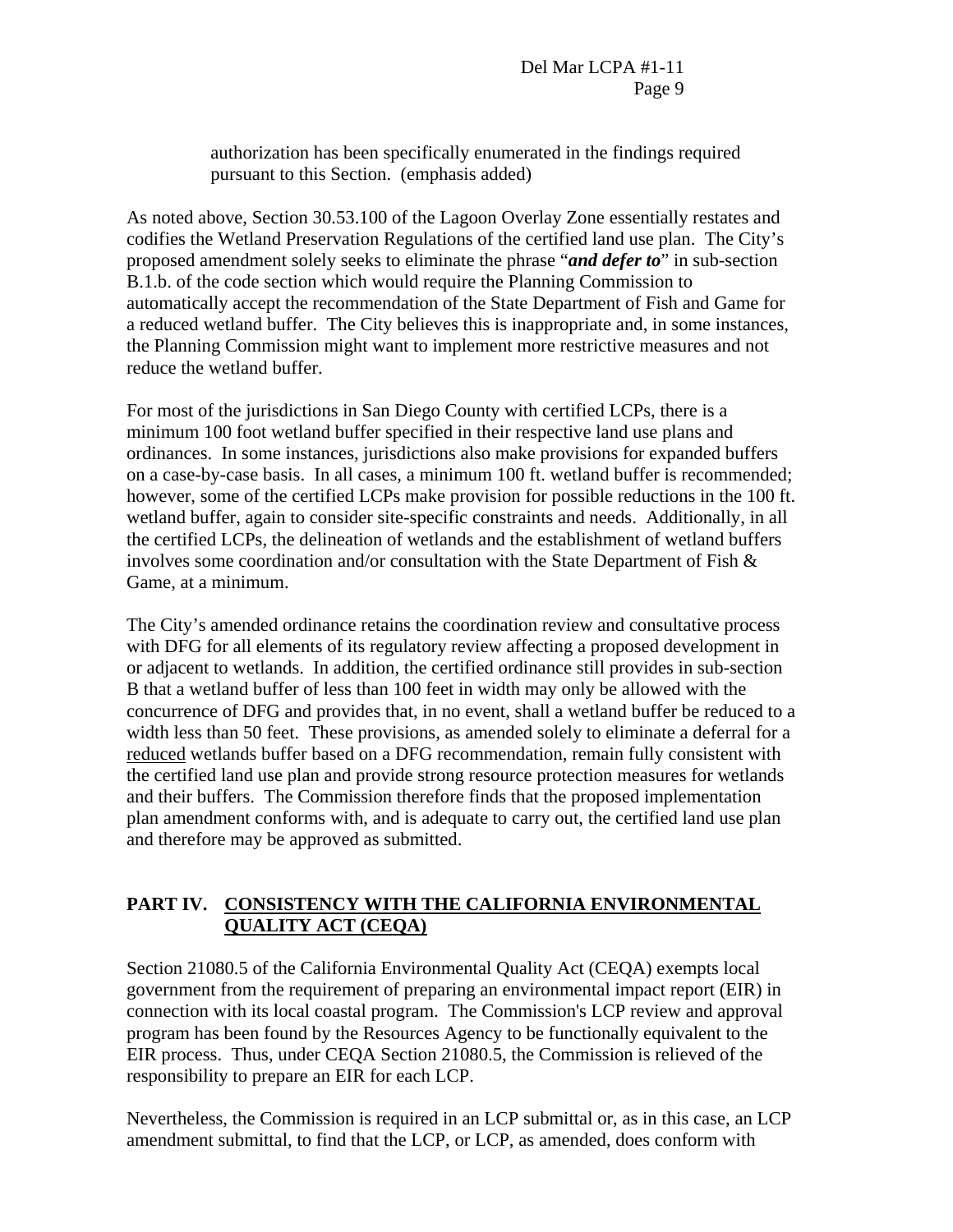Del Mar LCPA #1-11 Page 10

CEQA provisions. At the local level, the City found the code amendment was exempt from CEQA under Section 15061(b)(3) of the CEQA Guidelines. Based on the Commission's review, the LCP amendment will not have any significant adverse effects on the environment and there are no feasible alternatives or feasible mitigation measures available which would substantially lessen any significant adverse impact on the environment. Therefore, the Commission finds the subject LCP implementation plan, as amended, conforms with CEQA provisions.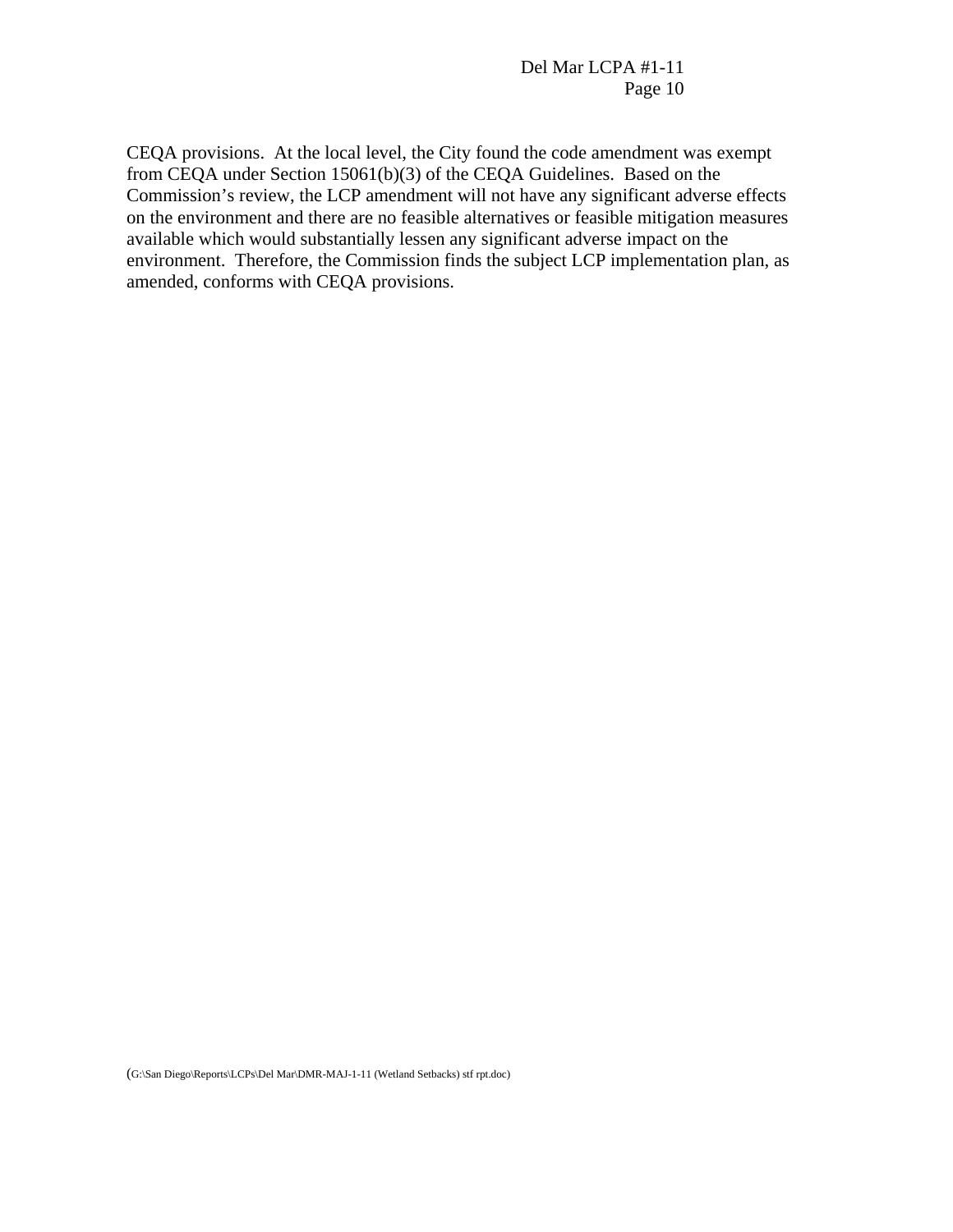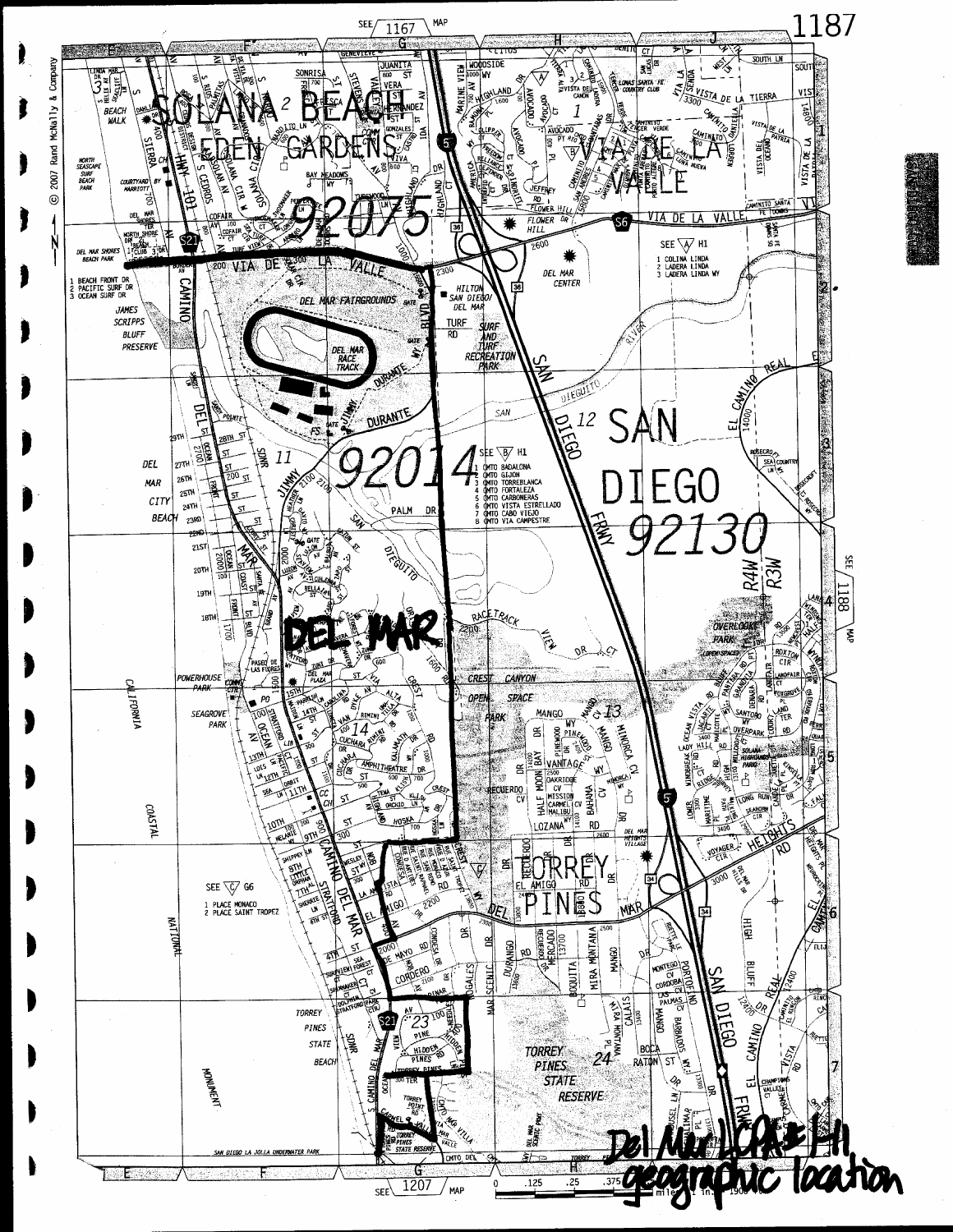#### RESOLUTION NO. 2010-67

A RESOLUTION OF THE CITY COUNCIL OF THE CITY OF DEL MAR. CALIFORNIA. APPROVING AN AMENDMENT TO SUBSUBSECTION B.1.b OF SECTION 30.53.100 OF THE DEL MAR LOCAL COASTAL **PROGRAM IMPLEMENTING ORDINANCES REGARDING** CONSIDERATION OF RECOMMENDATIONS FROM THE CALIFORNIA DEPARTMENT OF FISH AND GAME ON PROPOSALS FOR REDUCED **WETLAND SETBACKS.** 

WHEREAS, the entirety of the corporate boundaries of the City of Del Mar are within the Coastal Zone, as determined under the California Coastal Act, California Public Resources Code, Division 20; and

WHEREAS, pursuant to Section 30500 et. seq. of Chapter 6 of Division 20 of the Public Resources Code, local jurisdictions are encouraged to prepare and submit Local Coastal Programs (LCPs) for the purpose of local implementation of the California Coastal Act; and

WHEREAS, pursuant to Chapter 6, Division 20 of the Public Resources Code and Chapter 8, Division 5.5 of Title 14 of the California Code of Regulations, the City of Del Mar prepared a Del Mar Local Coastal Program, consisting of a Land Use Plan and Implementing Ordinances, with the Land Use Plan integrated within the Del Mar Community (General) Plan; and

WHEREAS, the Land Use Plan and Implementing Ordinance segments of the LCP have been certified by the California Coastal Commission; and

WHEREAS, the Local Coastal Program Land Use Plan and Implementing Ordinance segments include regulations for the provision of wetland buffers for new and redevelopment projects; and

WHEREAS, pursuant to Chapter 6, Division 20 of the Public Resources Code and Chapter 8, Division 5.5 of Title 14 of the California Code of Regulations, the City of Del Mar has prepared an amendment to Sub subsection B.1.b of Section 30.53.100 of the Del Mar Local Coastal Program Implementing Ordinances regarding consideration of recommendations from the California Department of Fish and Game on proposals for reduced wetland setbacks for new or redevelopment projects; and

WHEREAS, public notice and distribution of the draft amendment to the Local Coastal Program Implementing Ordinances was provided with a six-week public review period, per Section 13515 of Chapter 8, Title 14 of the California Code of Regulations; and

Del Mar LCPA #1-11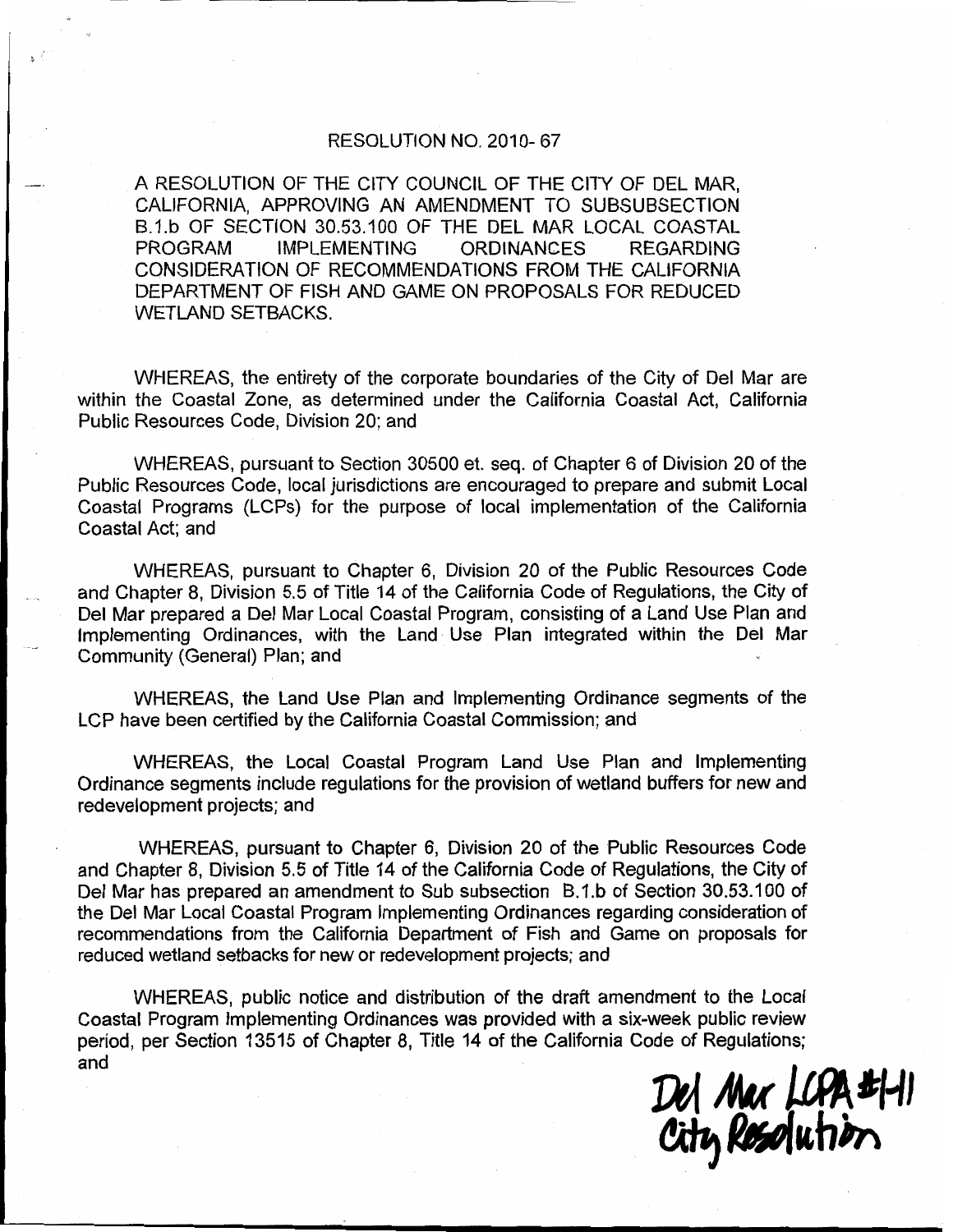Resolution 2010-67 Page 2 of 3

WHEREAS, during the preparation of the amendments to the Del Mar Local Coastal Program, the City has coordinated with and been assisted by Coastal Commission staff, per Section 13516, Chapter 8, Title 14 of the California Code of Regulations; and

WHEREAS, the Planning Commission of the City of Del Mar conducted a dulynoticed public hearing on the proposed amendments to the Local Coastal Program on June 14, 2010, at which time the Planning Commission considered public testimony and correspondence, and a staff report dated June 8, 2010; and

WHEREAS, at the conclusion of the June 8, 2010 hearing, the Planning Commission adopted Resolution No. PC-10-05 recommending that the City Council approve the proposed amendment to the Local Coastal Program Implementing Ordinances and further recommending that the LCP amendment(s) be submitted to the California Coastal Commission for certification; and

WHEREAS, on September 20, 2010, the City Council conducted a duly noticed public hearing on the proposed amendment to the Local Coastal Program Implementing Ordinances and considered public testimony, correspondence, and the staff reports submitted to the City Council.

NOW, THEREFORE, BE IT RESOLVED by the City Council of the City of Del-Mar, that it is intended that the amendment to the Del Mar Local Coastal Program Implementing Ordinances, LCPA-10-01, be approved, as shown below.

LCP Amendment proposal:

Subsubsection B.1.b of Section 30.53.100 of the Del Mar Local Coastal Program Implementing Ordinances is amended to read as follows:

b. When making a finding regarding the use of a buffer of less than 100 feet in width, the Planning Commission shall consider any recommendations provided by representatives of the California Department of Fish and Game.

AND BE IT FURTHER RESOLVED that City of Del Mar Local Coastal Program Amendment LCPA-10-01, be carried out in a manner fully conforming with the California Coastal Act, Division 20 of the California Public Resources Code.

AND BE IT FURTHER RESOLVED that the Planning and Community Development Director of the City of Del Mar is hereby directed to submit copies of the tr proposed amendments to the Del Mar Local Coastal Program and other material as<br>\*\* required, ঋূে খিঁ খিঁ তিৰাচিnia Coastal Commission for consideration of approval and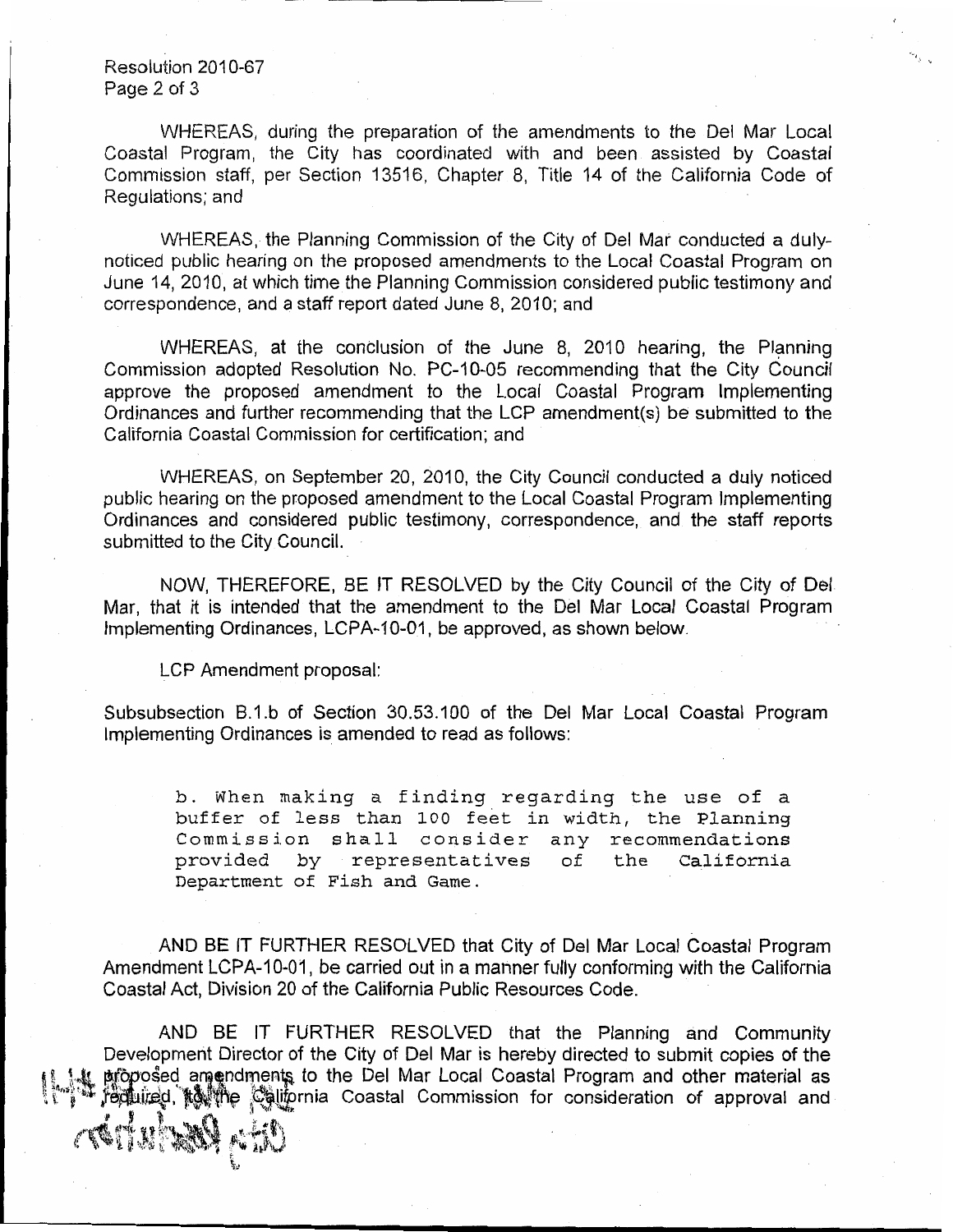Resolution 2010-67 Page 3 of 3

certification, pursuant to Article 2, Chapter 6 and Article 1, Chapter 7 of Division 20 of the Public Resources Code; and Chapters 6 and 8, Division 5.5, Title 14 of the California Code of Regulations.

PASSED, APPROVED AND ADOPTED by the City Council of the City of Del Mar, California, at a Regular Meeting held the 20<sup>th</sup> day of September 2010.

RICHARD EARNEST, Mayor City of Del Mar

**APPROVED AS TO FORM:** 

Leslie Devaney/City Attorney

City of Del Mar

ATTEST AND CERTIFICATION:

STATE OF CALIFORNIA COUNTY OF SAN DIEGO CITY OF DEL MAR

I, MERCEDES MARTIN, City Clerk of the City of Del Mar, California, DO HEREBY CERTIFY, that the foregoing is a true and correct copy of Resolution 2010-67, adopted by the City Council of the City of Del Mar, California, at a Regular Meeting held the  $20<sup>th</sup>$  day of September 2010, by the following vote:

- Mayor Earnest, Deputy Mayor Mosier, Councilmembers Crawford AYES: and Hilliard
- None **NOES:**

**Councilmember Filanc** ABSENT:

**ABSTAIN:** None

Mercedes Martin, City Clerk City of Del Mar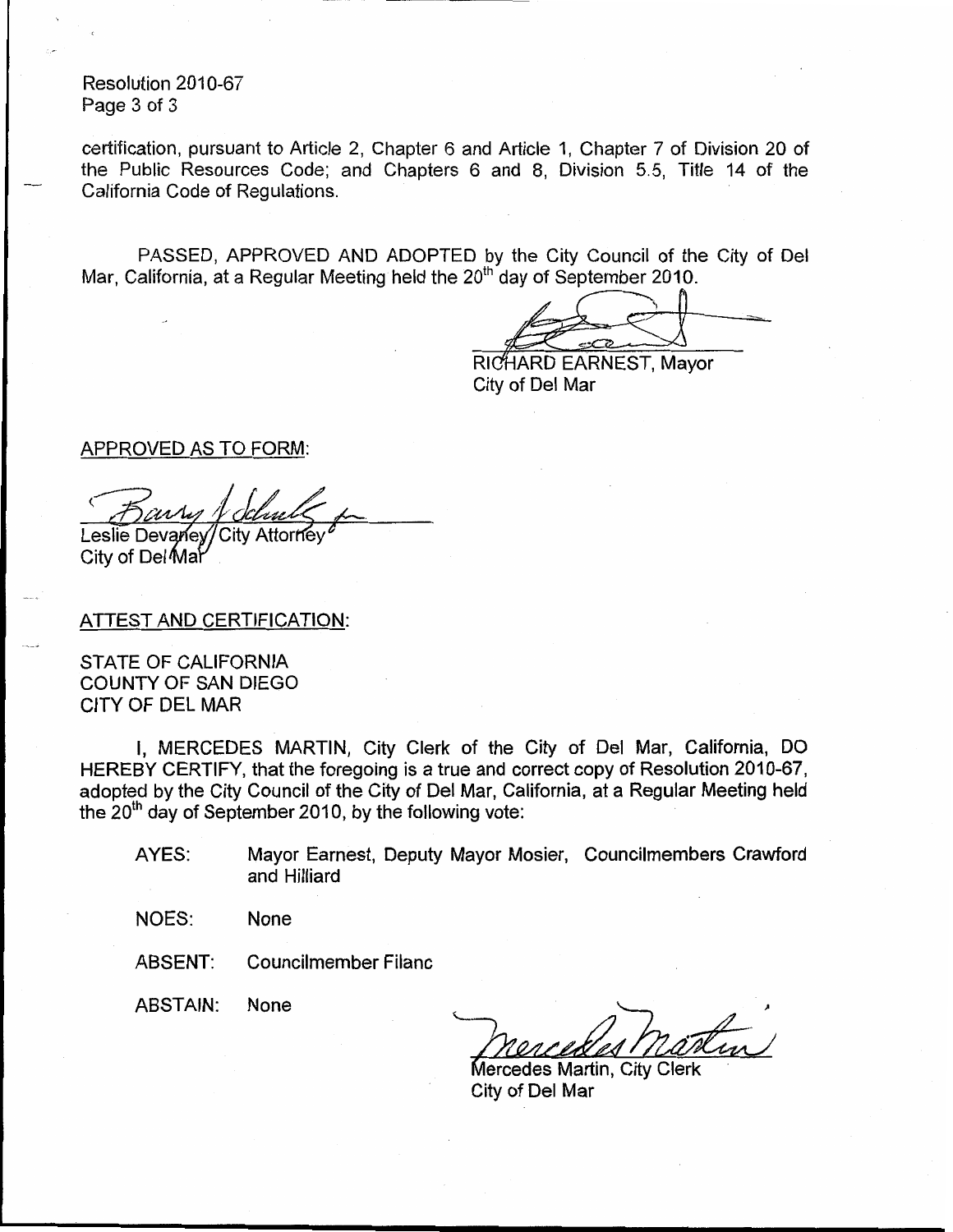#### **ORDINANCE NO. 845**

AN ORDINANCE OF THE CITY COUNCIL OF THE CITY OF DEL MAR, CALIFORNIA, AMENDING SUBSUBSECTION B.1.b OF SECTION 30.53.100 (LAGOON OVERLAY ZONE, PROVISION OF WETLAND BUFFERS) REGARDING CONSIDERATION OF RECOMMENDATIONS FROM THE CALIFORNIA DEPARTMENT OF FISH AND GAME ON PROPOSALS FOR REDUCED WETLAND SETBACKS.

THE CITY COUNCIL OF THE CITY OF DEL MAR, CALIFORNIA, DOES **HEREBY ORDAIN AS FOLLOWS:** 

#### **SECTION ONE:**

That subsubsection B.1.b of Del Mar Municipal Code Section 30.53.100 is amended to read as follows:

b. When making a finding regarding the use of a buffer of less than 100 feet in width, the Planning Commission shall consider any recommendations provided by representatives of the California Department of Fish and Game.

#### **SECTION TWO:**

This zone code amendment is adopted based on the following findings:

- There have been changed conditions since the previous zoning ordinance  $\mathbf 1$ . language became effective. These include a need for more appropriate language regarding consultation with a State agency, the Department of Fish and Game, when considering requests for reductions in the width of wetland setbacks/buffers for new development;
- $2<sup>2</sup>$ The proposed Zone Code amendment will continue to provide for the protection of sensitive wetland resources; and
- $3.$ The Del Mar Community Plan calls for the protection of sensitive wetland resources. The proposed Zone Code Amendment will ensure that such protection is provided by requiring that appropriate wetland setbacks are included for new development, thereby helping to achieve the goals of the Community Plan.

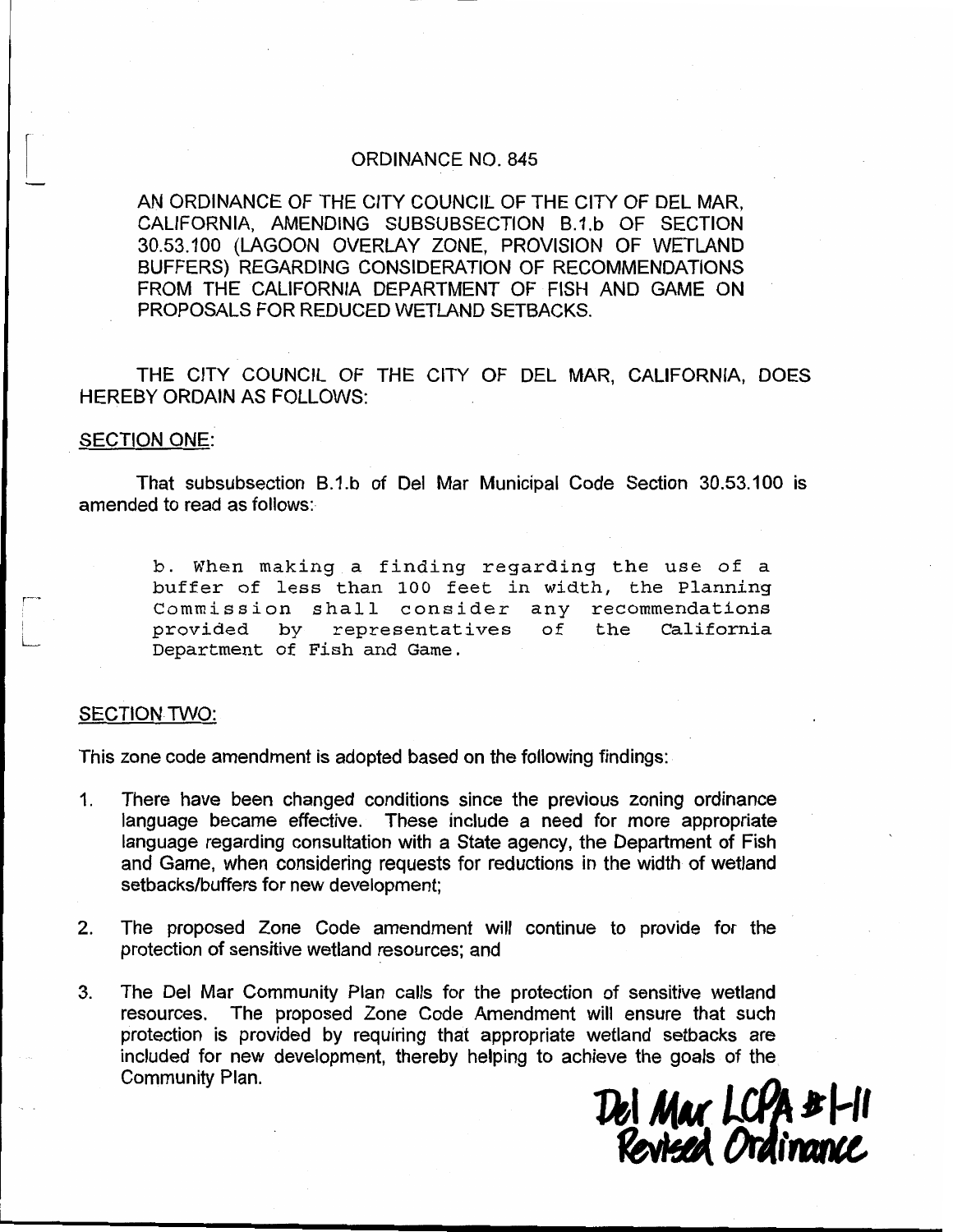### **ORDINANCE NO. 845** Page 2 of 2

#### **SECTION THREE:**

This Ordinance was introduced on September 20, 2010.

#### **SECTION FOUR:**

The City Clerk is directed to prepare and have published a summary of this Ordinance no less than five days prior to the consideration of its adoption and again within 15 days following adoption indicating votes cast.

PASSED, APPROVED AND ADOPTED at a regular meeting of the City Council held on the 4th day of October 2010.

RICHARD EARNEST, Mayor City of Del Mar

APPROVED AS TO FORM:

Leslie E. Devaney, City Attorney City of Del Mar

ATTEST AND CERTIFICATION:

STATE OF CALIFORNIA COUNTY OF SAN DIEGO CITY OF DEL MAR

I, MERCEDES MARTIN, City Clerk of the City of Del Mar, California, DO HEREBY CERTIFY, that the foregoing is a true and correct copy of Ordinance No. 845, which has been published pursuant to law, and adopted by the City Council of the City of Del Mar, California, at a Regular Meeting held the 4th day of October, 2010, by the following vote:

AYES:

Mayor Earnest, Deputy Mayor Mosier, Councilmembers Crawford, Filanc and Hilliard

| NOES:    | None |
|----------|------|
| ABSENT:  | None |
| ABSTAIN: | None |

Mercedes Martin, City Clerk City of Del Mar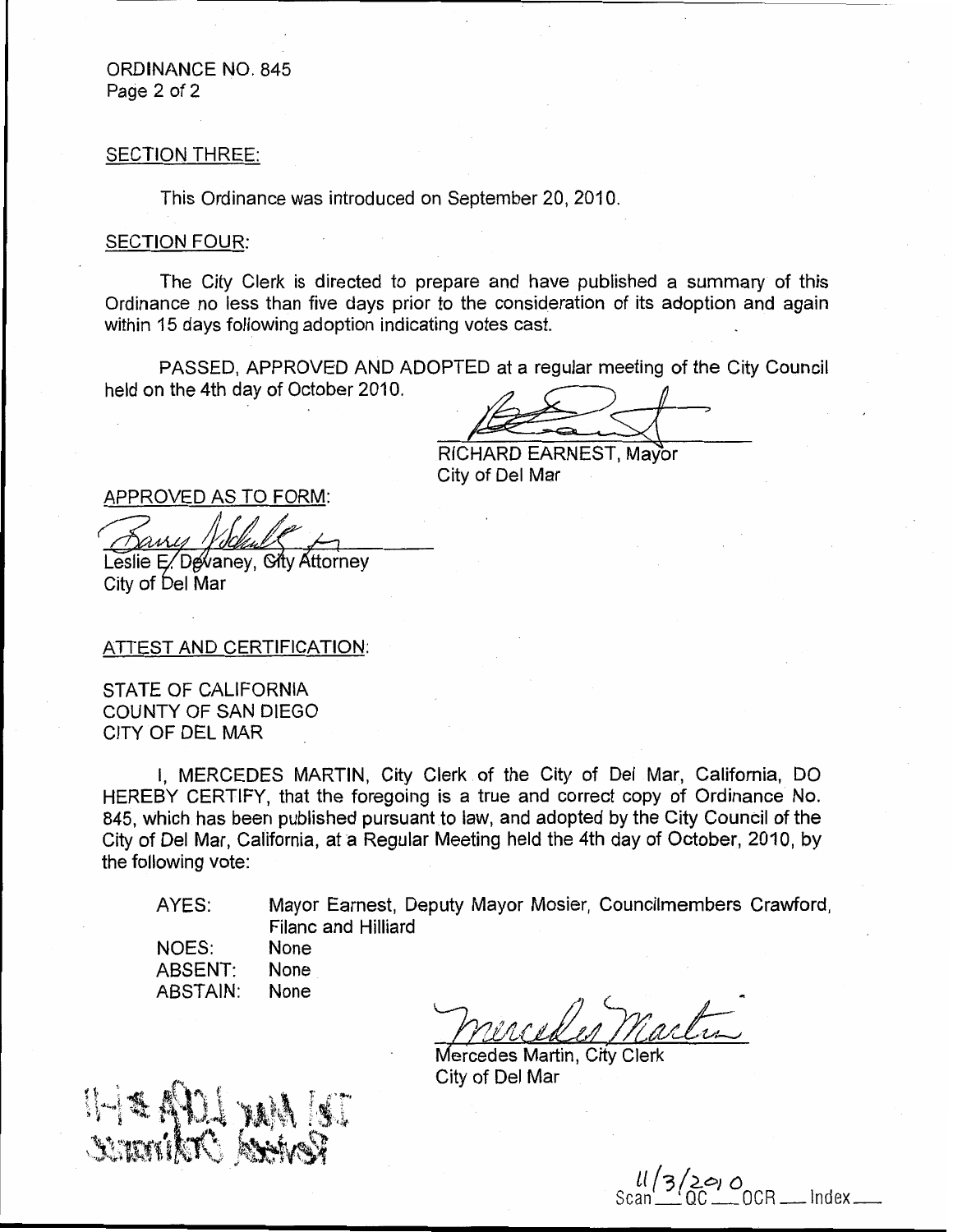### CITY OF DEL MAR LCPA #1-11 - PROPOSED AMENDMENT (STRIKE-OUT/UNDERLINE VERSION)

### **ORDINANCE NO. 845**

LAGOON OVERLAY ZONE, SECTION 30.53.100, sub-section B.1.b shall be amended to read as follows:

b. When making a finding regarding the use of a buffer of less than 100 feet in width, the Planning Commission shall consider and defer to any recommendations provided by representatives of the California Department of Fish and Game.

Dol Mar LCPA#1-11<br>Strike-out language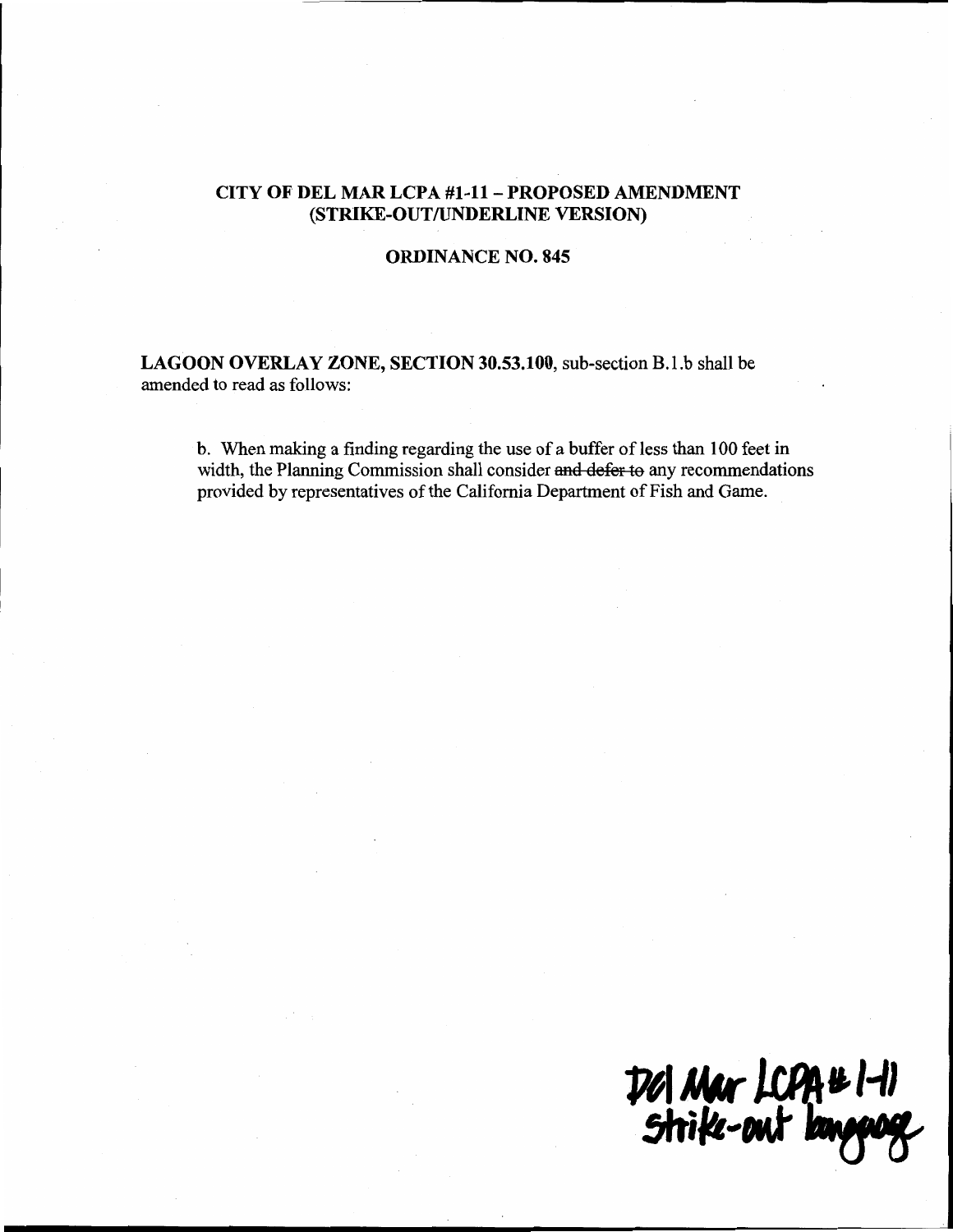